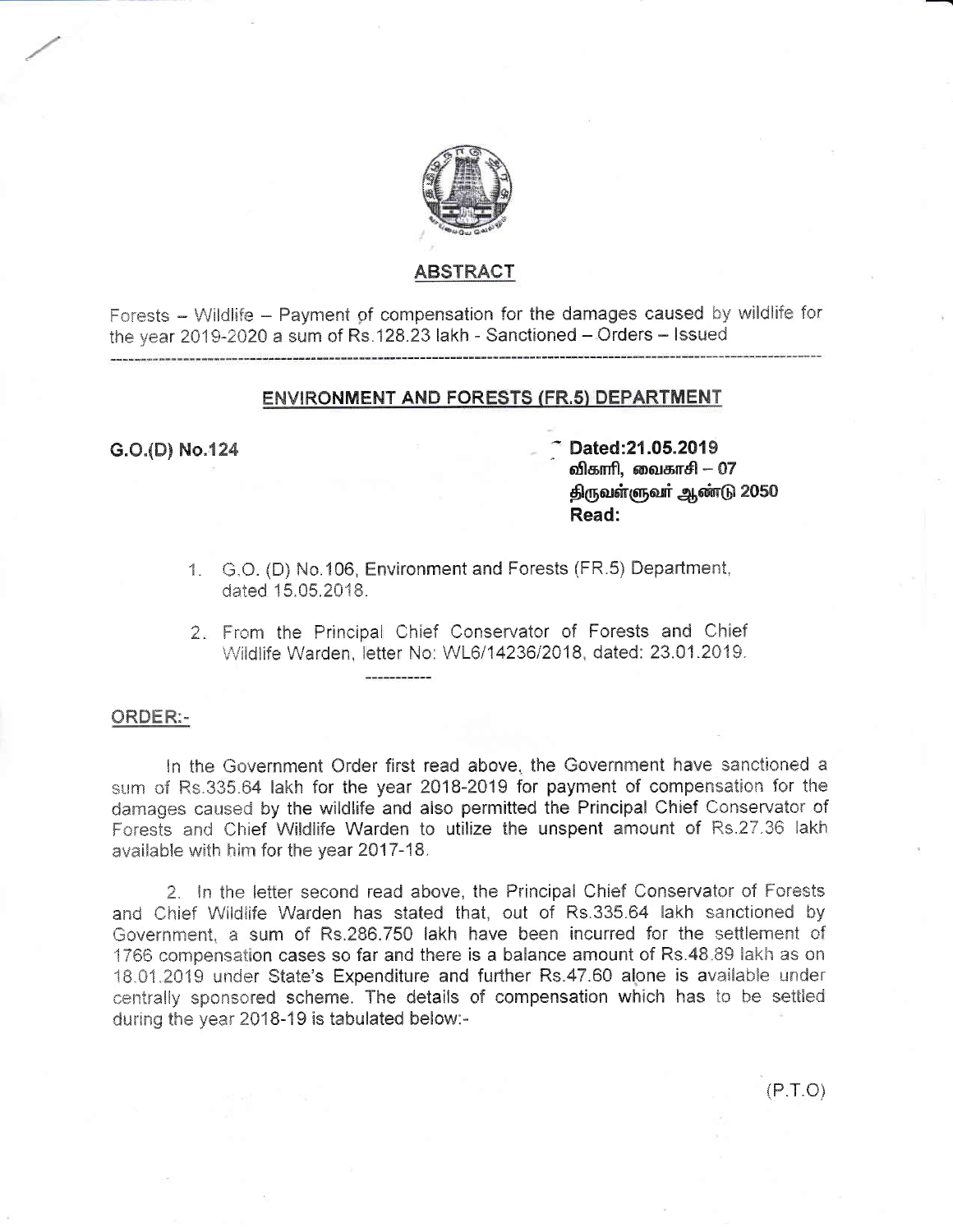| SI.<br>No.     | Damages caused<br>by<br>wild animals | No. of cases | <b>Amount</b><br>(Rs. in lakh) |
|----------------|--------------------------------------|--------------|--------------------------------|
|                | Human death                          | 30           | 117.00                         |
| $\overline{2}$ | Human Injury                         | 109          | 50.782                         |
| 3              | Crop damages                         | 630          | 43.377                         |
| 4              | Live stock damages                   | 86           | 10.666                         |
| 5              | Property damages                     | 53           | 2.901                          |
|                | Total                                | 908          | 224.726                        |

3. The actual requirement for the payment of compensation is reported as Rs.224.726 lakh. The total balance amount including Centrally Sponsored Scheme available is Rs.96.490 lakh (Part-I Scheme = 48.890 lakh + Centrally Sponsored Scheme = 47.60 lakh). Hence, the additional requirement of compensation amount under Part-I scheme is Rs.128.23 lakh. Therefore, the Principal Chief Conservator of Forests & Chief Wildlife Warden has requested the Government to sanction a sum of Rs. 128.23 lakh over and above the R.E. provision.

4. The Government after careful examination, accept the proposal of the Principal Chief Conservator of Forests and Chief Wildlife Warden and sanction an additional sum of Rs.128.23 lakh (Rupees One Crore Twenty Eight Lakh and Twenty Three Thousand only) for payment of compensation for the damages caused by the wildlife during the year 2019-2020 over and above the sanction ordered in the Government Order first read alone.

5. The expenditure sanctioned in para 4 above shall be debited to the following head of account:-

"2406. Forestry and Wildlife - 01. Forestry - 001. Direction and Administration - State's Expenditure - AB District Establishment - 51 Compensation - 02 Other Compensations

(D.P.C. 2406 01 001 AB 5122)" (IFHRMS DPC: 2406 01 001 A3 35102)

6. The Principal Chief Conservator of Forests and Chief Wildlife Warden shall ensure that every case/proposal of compensation for loss of crops/damage to property by wild animals is inspected and certified by an officer of the Forest Department not below the rank of Conservator of Forests. The scheme of compensation covers loss of life and other damages caused by wildlife.

7. The Principal Chief Conservator of Forests and Chief Wildlife Warden is authorized to draw and disburse the amount sanctioned in para 4 above.

(Contd, page 3)